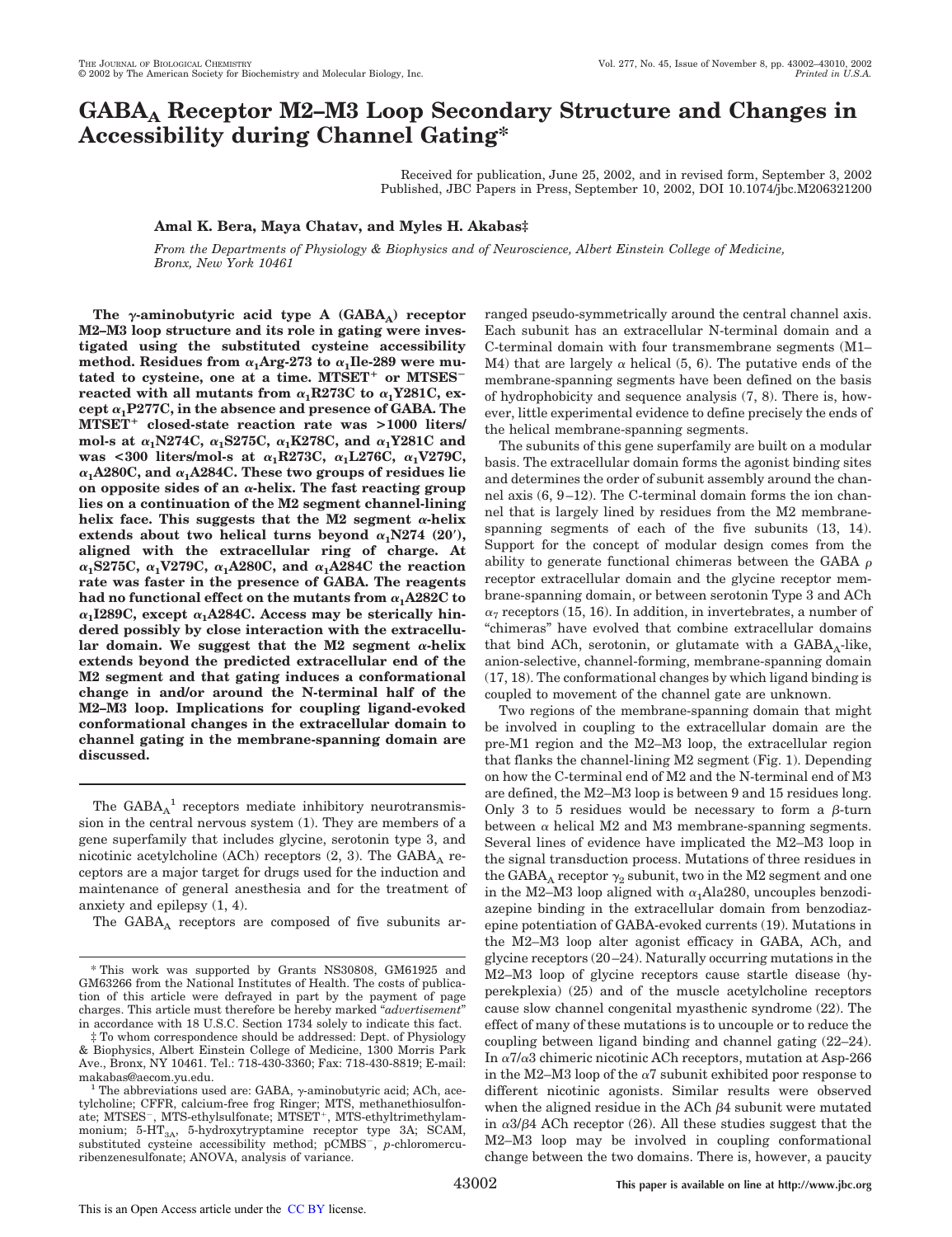Fig. 1. Aligned sequences of the M2–M3 loop and flanking regions of the rat GABA<sub>A</sub> receptor  $\alpha_1,\beta_1,$  and  $\gamma_2$  subunits, the human glycine  $\alpha_1$  subunit, the mouse muscle ACh  $\alpha_1$  subunit, and the mouse 5-HT<sub>3A</sub> subunit. The *light gray bars* underneath indicate the M2 and M3 segments defined on the basis of hydropathy analysis. The *dark gray regions* indicate the uncertainty in the ends of the M2 and M3 segments based on sequence analysis. The residues in the GABA<sub>A</sub>  $\alpha_1$  subunit mutated to Cys in this study have a letter "C" over them in the *top line*. The *underlined regions* indicate positions studied by the substituted cysteine accessibility method in this or in other studies: data for GABA<sub>A</sub> receptor  $\alpha_1$  subunit (13, 33), glycine receptor (27), ACh receptor (38, 53), and 5-HT<sub>3A</sub> (39). Cysteines substituted for the residues in *boldface italic letters* are reactive with sulfhydryl reagents. *Numbers* at the *right* of *each row* indicate the amino acid number of the last residue shown. The first residue is the conserved leucine, the  $9'$  position in the M2 segment indexing system (35): GABA<sub>A</sub>  $\alpha_1$ Leu-263,  $\beta_1$ Leu-259,  $\gamma_2$ Leu-274, glycine  $\alpha_1$ Leu-261, ACh $\alpha_1$ Leu-251, and 5-HT $_{3\mathrm{A}}$  Leu-287.

of data on the structure of the M2–M3 loop and little information on its structural dynamics during gating. Consistent with conformational change in this region, in the homo-pentameric glycine receptor, the water accessibility of residues in the Nterminal end of the M2–M3 loop increases in the presence of glycine (27).

 $\alpha$ 

 $\beta_1$ 

γ<sub>2</sub><br>Gly α<sub>1</sub>

 $A$ Ch  $\alpha$ <sub>1</sub>

 $5 - HT$ <sub>38</sub>

 $M<sub>2</sub>$ 

To probe the structure and conformational changes that occur in the M2–M3 loop during channel gating, we used the substituted cysteine accessibility method (SCAM) (28, 29). This method assays the water-surface accessibility of engineered cysteine residues by their reactivity with water-soluble, charged sulfhydryl-specific reagents (29). The reagents used in this study were permanently charged derivatives of methanethiosulfonate (MTS), a positively charged derivative, MTS-ethyltrimethylammonium (MTSET- ), and a negatively charged derivative, MTS-ethylsulfonate (MTSES ) (28). We mutated each of the  $\alpha_1$  subunit residues between  $\alpha_1$ Arg-273 and  $\alpha_1$ Ile-289 to cysteine (Cys), one at a time. We measured the reaction rates of the MTS reagents with the engineered Cys residues in the absence and in the presence of GABA. In the absence of GABA, the residues in the region between  $\alpha_1$ Arg-273 and  $\alpha_1$ Tyr-281 can be divided into two groups based on the  $MTSET^+$  reaction rates. If this region is  $\alpha$  helical, the two groups would lie on opposite faces of an  $\alpha$ -helix. Additionally, we infer, based on increases in the reaction rates in the presence of GABA compared with the absence of GABA, that the region undergoes structural rearrangement during gating. At several positions in the M2–M3 loop the functional effects of covalent modification by MTSET<sup>+</sup> and MTSES<sup>-</sup> were similar suggesting the functional effects were due to steric factors rather than to electrostatic effects on permeating ions. In contrast, at two positions,  $\alpha_1$ L276C and  $\alpha_1$ A280C, the effect of modification was due to electrostatic interactions rather than steric effects possibly due to proximity with  $\alpha_1$ Arg-273. The implications of these results for the structure of this region and its role in signal transduction are considered.

#### EXPERIMENTAL PROCEDURES

 $Molecular\ Biology$ —The cDNAs encoding the rat  $\mathrm{GABA_A}\ \alpha_1,\, \beta_1,$  and  $\gamma_{2S}$  subunits in the pGEMHE vector were used (30). To ensure that the sulfhydryl reagents only reacted with the engineered Cys all of the endogenous Cys in membrane-spanning segments were mutated to other amino acids. Thus, "wild type" subunits had the following mutations:  $\alpha_1$  C233S and C292S;  $\beta_1$  C288S; and  $\gamma_{2S}$  C244S, C303A, and C413A. Hereafter, these "Cys-minus" constructs will be referred to as wild type. The  $\alpha_1$  Cys-minus construct was used as the background for the M2–M3 loop mutations from  $\alpha_1$ S275C to  $\alpha_1$ I289C. Mutations were generated by PCR and confirmed by DNA sequencing (31). The  $\alpha_1$  wild type and all  $\alpha_1$  Cys mutants except  $\alpha_1$ R273C,  $\alpha_1$ N274C, and  $\alpha_1$ S275C contained the FLAG epitope tag sequence inserted between residues 4 and 5 in the mature protein sequence. The  $\beta_1$  subunit was tagged with the myc epitope sequence at the same site as described previously (14). Insertion of these epitope tags had no functional effect (32).  $\alpha$ , R273C

and  $\alpha_1$ N274C were in the wild type, endogenous-Cys-containing background. The M2 segment residues from  $\alpha_1$ E249 to  $\alpha_1$ N274 and the M3 segment residues from  $\alpha_1$ A290 to  $\alpha_1$ V306 were studied previously (13, 33). The 5-capped cRNAs were made using standard procedures (14). Oocytes were injected with 50 nl of RNA (200 pg/nl) mixed in an equal ratio of  $\alpha_1:\beta_1:\gamma_2$ . After injection, oocytes were incubated at 16–17 °C for 2–3 days in OR3 solution before use in electrophysiological experiments  $(14)$ .

 $M<sub>3</sub>$ 

Residues in the M2 segment are referred to by an indexing number system that numbers a conserved positively charged amino acid, aligned with GABA<sub>A</sub> receptor  $\alpha_1$ Arg-254, at the cytoplasmic end of M2 as the 0' position and the residues ( $\alpha_1$ Asn-274) aligned with the ACh receptor extracellular ring of charge (34) at the extracellular end of M2 as the  $20'$  position  $(35)$ .

*Electrophysiology—*Two electrode voltage clamp experiments were performed at room temperature as described previously (13). Holding potential was  $-60$  mV. The oocyte was continuously perfused at 6 ml/min with calcium-free frog Ringer (CFFR), containing 115 mM NaCl,  $2.5\ \mathrm{mm}$  KCl,  $1.8\ \mathrm{mm}$  MgCl $_2$ , and  $10\ \mathrm{mm}$  HEPES (pH 7.5). To determine the GABA  $EC_{50}$  concentration for wild type and the Cys mutants, concentration-response curves were generated by recording the currents elicited by increasing concentrations of GABA (Fig. 2). The GABAinduced currents for each GABA concentration were normalized relative to the maximal currents  $(I_{\text{max}})$  and then plotted as a function of GABA concentration. The curves were fitted to the Hill equation,  $I/I_{\text{max}} = ([c]^n)/(\text{EC}_{50}^n + [c]^n)$ , where  $I_{\text{max}}$  is the maximum GABA-induced current, [*c*] is the GABA concentration,  $EC_{50}$  is the GABA concentration that gives half-maximal current, and  $n$  is the Hill coefficient, using Sigma Plot 2000 (SPSS Inc., Chicago, IL).

Sulfhydryl Reagents—We used the MTS derivatives MTSET<sup>+</sup> and MTSES (Biotium, Inc., Haywood, CA). They add –SCH2CH2*X* onto the Cys where X is  $N(CH_3)_3^+$  for MTSET<sup>+</sup> and  $SO_3^-$  for MTSES<sup>-</sup> (28).

*Sulfhydryl Reagent Effects—*Reaction of the MTS reagents with engineered Cys residues was assayed functionally by effects on GABAinduced currents. The effects of MTSET<sup>+</sup> and MTSES<sup>-</sup> were studied using the following protocol: two 10- to 20-s pulses of submaximal GABA concentration ( $EC_{20}$ - $EC_{50}$ ), designated as test pulses, were applied. Next, 1 mm MTSET<sup>+</sup> or 10 mm MTSES<sup>-</sup>  $\pm$  near-saturating GABA concentration (5 times  $\mathrm{EC}_{50}$  was applied for 1 min. This was followed by two submaximal GABA test pulses. All applications were separated by 3- to 5-min washes with CFFR to allow complete recovery from desensitization. GABA-induced currents were stable before and after application of the sulfhydryl reagents. Experiments in which the peak currents of the two GABA test responses were not within 5% were discarded. The percentage effects of the sulfhydryl-specific reagents were calculated using the following equation:  $[(I_{\text{final}}/I_{\text{initial}}) - 1] \times 100$ .  $I_{\text{final}}$  designates the average peak current of the two test pulses after MTS reagent application, and  $I<sub>initial</sub>$  is the average peak current of the two initial GABA test pulses. To avoid MTS reagent hydrolysis, 100 mM stocks were made in distilled water each day, kept on ice, and diluted into CFFR immediately before use (29).

Data are presented as mean  $\pm$  S.E. of at least three observations. All experiments were performed in at least two separate batches of oocytes from different frogs. Statistical significance of effects was determined by one-way analysis of variance (ANOVA) using the Dunnett post hoc test with wild type as control.  $p < 0.05$  was considered significant.

It is important to recognize that MTS-reactive residues were identified based on functional effects of modification. Functional effects were determined by the statistical significance of the effect on a mutant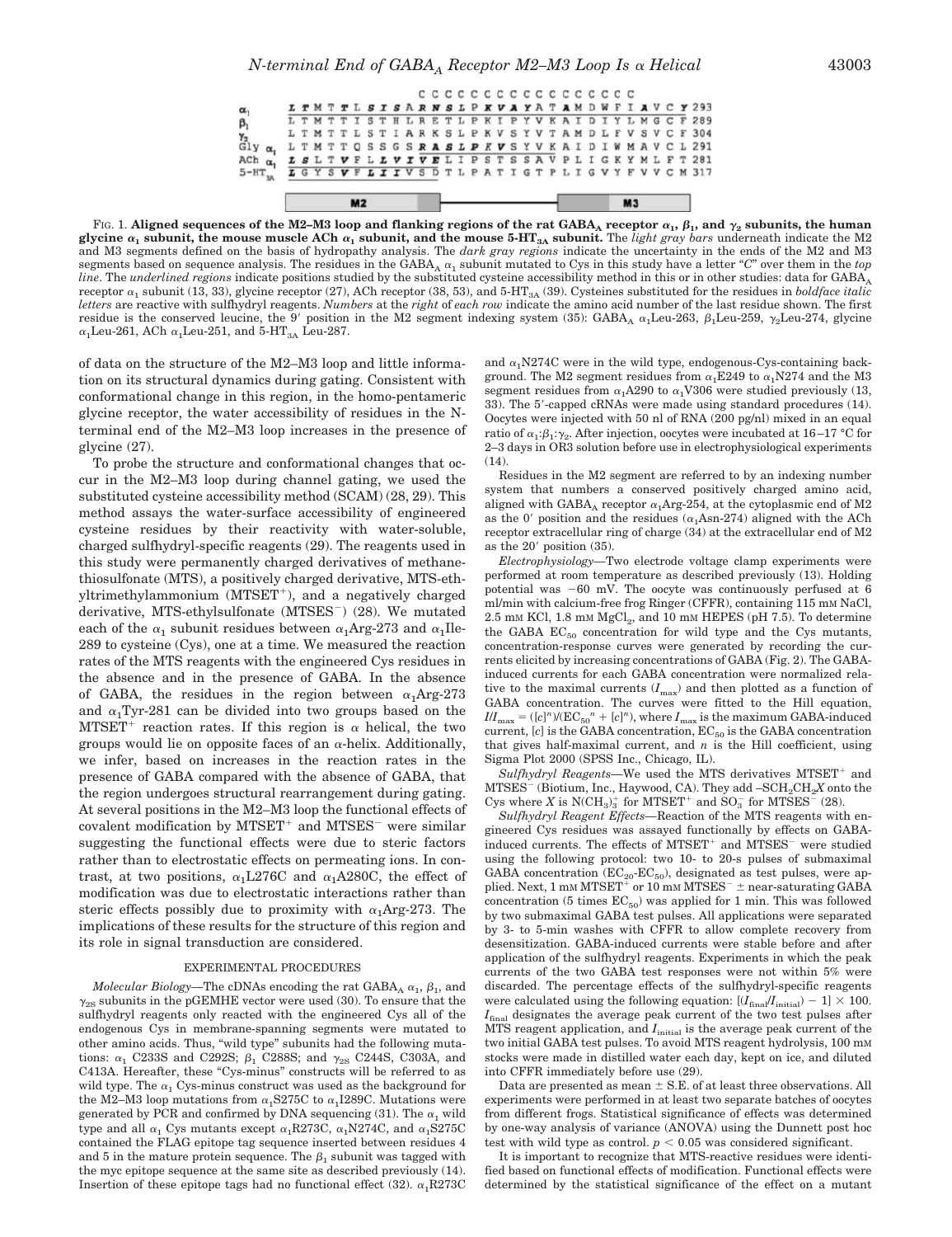relative to the effect on wild type. For some mutants the average effect following MTS reagent application was small. Whether such an effect was statistically significant depended, in part, on the stringency of the one-way ANOVA post hoc test used. For example, in our previous work on the  $\alpha_1$  M3 segment, using the Student-Newman-Kuels post hoc test to determine significance, the effect of pCMBS applied in the presence of GABA was significant at six residues:  $\alpha_1$ A290C,  $\alpha_1$ Y293C,  $\alpha_1$ F297C,  $\alpha_1$ A299C,  $\alpha_1$ L300C, and  $\alpha_1$ E302C. With the less stringent Duncan post hoc test, an additional residue  $\alpha_1$ F295C was judged to be reactive with pCMBS applied in the presence of GABA (33). The choice of post hoc test is, unfortunately, somewhat arbitrary. Thus, for Cys mutants where the effects of complete reaction are small, it may be difficult to determine whether reaction has occurred.

For screening experiments  $1 \text{ mm}$  MTSET<sup>+</sup> was applied for  $1 \text{ min}$ . This combination of time and concentration limits our ability to detect reactive residues. For a given mutant, based on the variability of responses, application of a reagent must cause a net change in current greater than  $\sim$ 30% to be statistically significantly different than wild type by a one-way ANOVA (for *n* between 3 and 6). Thus, if complete reaction caused 100% inhibition of the GABA-induced current, with a detection threshold of  $30\%$  effect and the MTSET<sup>+</sup> reaction conditions of 1 mM applied for 1 min, the slowest reaction rate that we can detect must have a second order reaction rate constant of  $>6$  liters/mol-s. To place this in context, the second order rate constant for MTSETreaction with 2-mercaptoethanol in solution at pH 7.0 is 2.1  $\times$   $10^5$ liters/mol-s (29).

*Measurement of Reaction Rates—*The reaction rate of MTS reagents with engineered Cys were determined by the method described previously (36). A test pulse of GABA was applied to monitor the GABAinduced current. MTS reagents  $(1 \mu M)$  to  $1 \mu M$ ) were applied with or without GABA for 10–60 s. The MTS reagent concentration was constant during an experiment and in vast molar excess to the number of Cys on the oocyte surface. After washing for 3–5 min, a second test pulse of GABA was applied and the peak current was measured. The brief pulses of reagent alternating with GABA test pulses continued until the reaction saturated, as observed by the plateau of the GABA test-pulse current magnitude. The magnitude of GABA-induced, testpulse currents was normalized, relative to the current induced by GABA test pulses before exposure to the MTS reagents. The normalized currents were plotted as a function of cumulative exposure time to the MTS reagents. Using Prism 3 software (GraphPad Software, Inc., San Diego, CA) the curves were fitted with single- or double-exponential equations. The F-test was used to determine whether the double-exponential fit was significantly better than the single-exponential fit. In all cases, except  $\alpha_1$ A280C in the presence of GABA, the best fit was obtained with a single-exponential function. The pseudo-first-order rate constant, obtained from the exponential fit, was divided by the molar concentration of MTS reagents to give the second order reaction rate constant. At most positions the pseudo-first order reaction rates were determined using at least two different concentrations of MTS reagent. Similar second order rates were obtained in all cases consistent with the reaction being a simple bimolecular reaction.

#### RESULTS

*Characterization of Cysteine Substitution Mutants—*Oocytes expressing each of the Cys substitution mutants displayed GABA-evoked currents. This indicated that the mutations were tolerated and yielded functional channels. The GABA  $EC_{50}$ values for the wild type and the mutants were determined (Table I and Fig. 2). Five mutants,  $\alpha_1$ L276C,  $\alpha_1$ P277C,  $\alpha_1$ K278C,  $\alpha_1$ D286C, and  $\alpha_1$ F288C, had statistically significant increases in GABA  $EC_{50}$  (Table I). The Hill coefficient for wild type was 1.5, whereas for the mutants it ranged from 0.9 to 1.7. For wild type the average maximal current  $(I_{\text{max}})$  was  $-4034 \pm 10^{12}$ 359 nA ( $n = 28$ ) at a holding potential of -60 mV. The  $I_{\text{max}}$  for the mutants ranged from  $-206 \pm 41$  nA ( $\alpha_1$ D286C) to  $-3496 \pm 1$ 236 nA  $(\alpha_1 I289C)$  (Table I). For three mutants,  $\alpha_1 A282C$ ,  $\alpha_1$ D286C, and  $\alpha_1$  F288C,  $I_{\rm max}$  was only 5–8% of the wild type *I*<sub>max</sub>. The currents, however, were sufficiently large for our experiments.

*.<br>Effect of MTSET* <sup>+</sup>—We studied the sensitivity to MTSET <sup>+</sup> of wild type and Cys substitution mutants both in the absence and in the presence of GABA. In the absence of GABA, the channels are in the closed state most of the time. Application of

| TABLE I |                                                            |  |  |  |  |  |  |
|---------|------------------------------------------------------------|--|--|--|--|--|--|
|         | GABA $EC_{50}$ of M2–M3 loop cysteine substitution mutants |  |  |  |  |  |  |

|              | - 50 - 1         |                  |                  |                |
|--------------|------------------|------------------|------------------|----------------|
| Mutant       | $\boldsymbol{n}$ | $EC_{50}$        | Hill coefficient | $I_{\max}$     |
|              |                  | $\mu$ <i>M</i>   |                  | nA             |
| WT           | 5                | $10 \pm 2^a$     | $1.5 \pm 0.2^a$  | $4034 \pm 359$ |
| <b>R273C</b> | 3                | $12 \pm 1$       | $0.9 \pm 0.1$    | $2621 \pm 302$ |
| N274C        | 3                | $5 \pm 0.2$      | $1.0 \pm 0.1$    | $3397 \pm 423$ |
| S275C        | 3                | $3 \pm 0.1$      | $1.1 \pm 0.1$    | $2639 \pm 146$ |
| L276C        | 3                | $138 \pm 12^b$   | $1.7 \pm 0.2$    | $1190 \pm 428$ |
| <b>P277C</b> | 4                | $143 \pm 17^{b}$ | $1.3 \pm 0.5$    | $1026 \pm 112$ |
| K278C        | 6                | $51 \pm 13^{b}$  | $1.2 \pm 0.1$    | $2745 \pm 134$ |
| V279C        | 3                | $20 \pm 5$       | $1.0 \pm 0.1$    | $2633 \pm 149$ |
| A280C        | 4                | $8 \pm 2$        | $1.4 \pm 0.2$    | $2932 \pm 509$ |
| Y281C        | 3                | $9 \pm 2$        | $1.0 \pm 0.2$    | $2919 \pm 216$ |
| A282C        | 3                | $42 \pm 3$       | $1.5 \pm 0.6$    | $292 \pm 43$   |
| <b>T283C</b> | 5                | $24 \pm 4$       | $1.2 \pm 0.1$    | $2470 \pm 227$ |
| A284C        | 5                | $12 \pm 1$       | $1.6 \pm 0.3$    | $2403 \pm 417$ |
| M285C        | 3                | $13 \pm 1.5$     | $1.3 \pm 0.1$    | $2597 \pm 241$ |
| D286C        | $\overline{4}$   | $77 \pm 17^{b}$  | $1.0 \pm 0.1$    | $206 \pm 41$   |
| W287C        | 8                | $3 \pm 0.5$      | $1.2 \pm 0.1$    | $2699 \pm 139$ |
| <b>F288C</b> | $\overline{4}$   | $65 \pm 3^{b}$   | $1.0 \pm 0.1$    | $257 \pm 21$   |
| <b>I289C</b> | 3                | $37 \pm 8$       | $1.4 \pm 0.1$    | $3496 \pm 239$ |
|              |                  |                  |                  |                |

 $a$  Mean  $\pm$  S.E.

*<sup>b</sup>* Statistically significantly different from WT by one-way ANOVA with Dunnett's post hoc test.



FIG. 2. **GABA concentration-response relationships.** *A*, currents from an oocyte expressing  $\alpha_1$ W287C in response to the GABA concentration indicated above the trace. *B*, GABA concentration-response relationships from individual oocytes expressing  $\alpha_1$ W287C (*triangles*), wild type ( $squares$ ), and  $\alpha_1$ L276C (*circles*). The *solid lines* are fits of the Hill equation to the data. Averaged data for GABA  $\mathrm{EC}_{50},\,n_{\rm H},$  and  $I_{\rm max}$ for each mutant and wild type are presented in Table I.

1 mm MTSET<sup>+</sup> for 1 min irreversibly potentiated the GABA test pulse current amplitude for the mutants  $\alpha_1$ R273C,  $\alpha_1$ N274C,  $\alpha_1$ S275C,  $\alpha_1$ L276C,  $\alpha_1$ V279C, and  $\alpha_1$ A284C (Figs. 3 and 4A). The GABA-induced currents of the mutant  $\alpha_1$ Y281C were significantly reduced after exposure to MTSET<sup>+</sup> (Fig. 4A).  $MTSET<sup>+</sup>$  application to wild type receptors and the other Cys mutants caused no functional effects (Fig. 4A). At  $\alpha_1$ L276C the  $GABA$ -induced currents following  $MTSET<sup>+</sup>$  treatment in the absence of GABA were potentiated by 24%, however, this was not statistically significant.

In the presence of GABA the channels undergo transitions between the open, desensitized, and closed states. Application of 1 mm  $MTSET^+$  in the presence of GABA irreversibly potentiated the subsequent GABA test currents for the mutants  $\alpha_1$ R273C,  $\alpha_1$ N274C,  $\alpha_1$ S275C,  $\alpha_1$ K278C,  $\alpha_1$ V279C, and  $\alpha_1$ A284C (Fig. 4*B*). The subsequent GABA test currents were irreversibly inhibited for the mutant  $\alpha_1$ Y281C (Fig. 4*B*). The mutant  $\alpha_1$ K278C showed 56% potentiation of subsequent GABA-induced currents when modified in a closed state (Fig.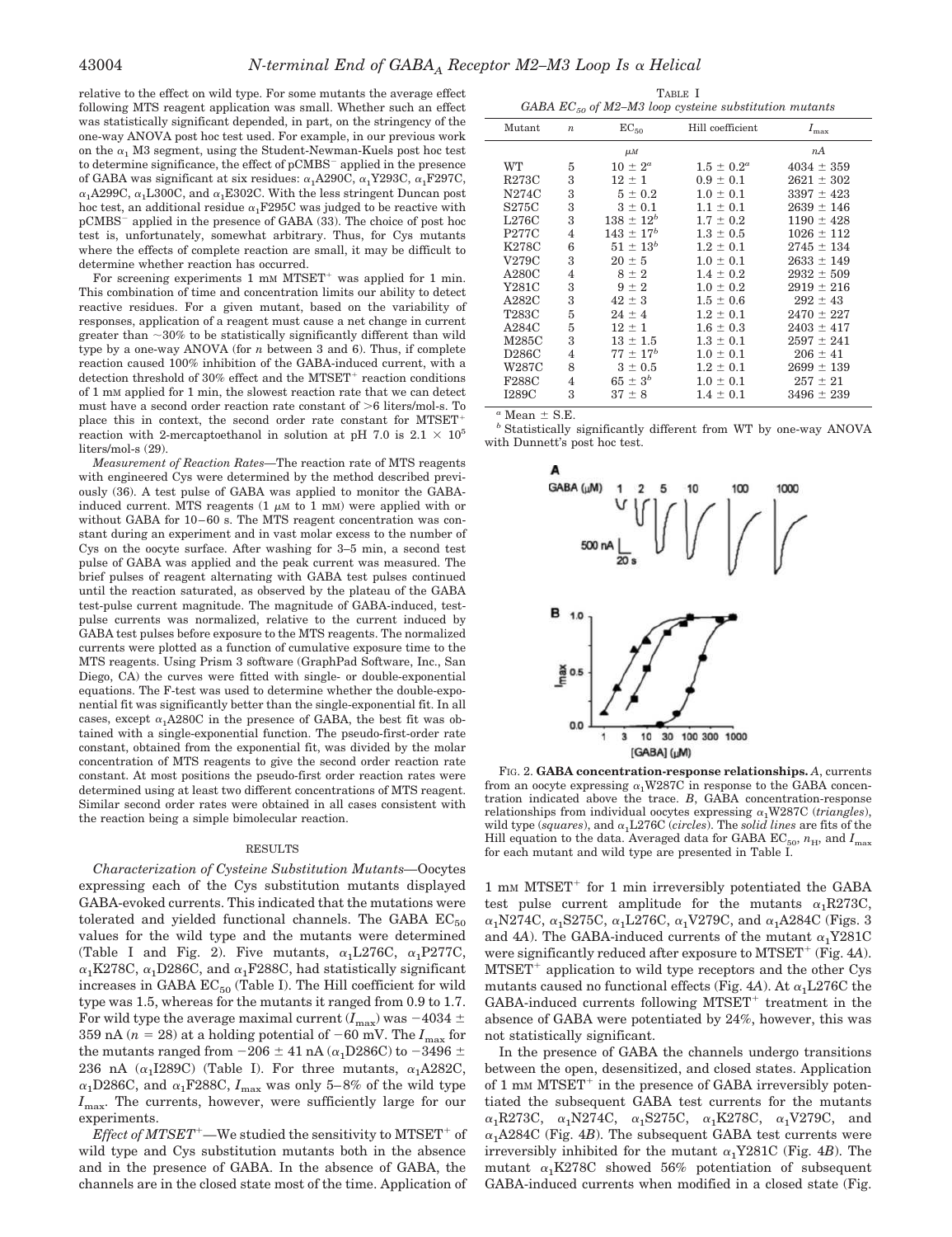

FIG. 3. **Effect of 1 m<sup>M</sup> MTSET applied in the absence or in the presence of GABA on subsequent GABA-induced currents from oocytes expressing several of the Cys mutants.** A, MTSET<sup>+</sup> reacted with  $\alpha_1$ V279C in the absence of GABA irreversibly potentiating subsequent GABA-induced currents. The current during application of MTSET<sup>+</sup> is not shown. *B*, MTSET<sup>+</sup> applied in the presence of 100  $\mu$ M GABA (near-saturating concentration) reacted with  $\alpha_1V279C$  potentiating the subsequent GABA-induced currents. In *A* and *B*  $EC_{50}$  GABA was 20  $\mu$ M. *C*, at  $\alpha_1$ K278C, MTSET<sup>+</sup> applied in the absence of GABA potentiated the subsequent GABA-induced currents. *D*, sequential application of MTSET<sup>+</sup> in the presence and then in the absence of GABA to an oocyte expressing  $\alpha_1$ K278C $\beta_1 \gamma_2$  receptors. MTSET<sup>+</sup> application in the presence of GABA had no effect on the subsequent  $\text{EC}_{50}$  GABA test current. Note the similar magnitude of the middle  $EC_{50}$  GABA test current and the initial test currents. Subsequent application of 1 mM MTSET<sup>+</sup> in the absence of GABA, which when applied first potentiated subsequent currents as in *panel*  $C$ , had no effect on subsequent  $EC_{50}$ GABA currents. This indicates that the engineered Cys reacted with



FIG. 4. **The average effect of a 1-min application of 1 mM MTSET applied in the absence (***A***) and in the presence (***B***) of near-saturating GABA on wild type and the M2–M3 loop Cys mutants.** *Gray bars* indicate effects that are significantly different than the effect on wild type by a one-way ANOVA. Negative effect indicates inhibition and positive effect indicates potentiation of subsequent  $\sim EC_{50}$  GABA-induced currents. At most reactive positions the subsequent currents were altered following application in the absence and presence of GABA, but at two positions subsequent currents were only affected following MTSET<sup>+</sup> application in the presence  $(\alpha_1 L276C)$ and in the absence  $(\alpha_1K278C)$  of GABA.

3*C*) but did not show any effect when treated for 1 min with 1 mM MTSET<sup>+</sup> + GABA (Figs. 3C, 3D, and 4). To determine whether MTSET<sup>+</sup> reacted silently with  $\alpha_1$ K278C in the presence of GABA, we applied  $MTSET^+$  twice, first in the presence of GABA and then in the absence of GABA to the same oocytes (Fig.  $3D$ ). The ability of MTSET<sup>+</sup> to potentiate the subsequent GABA currents was eliminated by pretreatment with MTSET-+ GABA. This inhibitory effect of pretreatment with MTSET<sup>+</sup> + GABA was reversed by application of 10 mm dithiothreitol between the MTSET<sup>+</sup> applications (Fig. 3E). This implies that, when applied in the presence of GABA, MTSET<sup>+</sup> covalently modified  $\alpha_1$ K278C in a functionally silent manner. However, when applied in the absence of GABA,  $MTSET^{+}$  modification altered subsequent channel function. The potentiation of GABA-induced currents by MTSET<sup>+</sup> treatment in the closed state was not reversed by subsequent co-application of GABA +  $MTSET^{+}$  (data not shown). These experiments imply that the cysteines in both  $\alpha$  subunits were reacting in both conditions.

A similar phenomenon was observed with the mutant  $\alpha_1$ L276C. Modification by 1 mm MTSET<sup>+</sup> in the presence of

MTSET<sup>+</sup> when it was first applied with GABA thereby blocking the possibility of reaction with the engineered Cys when MTSET<sup>+</sup> was applied a second time in the absence of GABA. In *D* the current during application of MTSET<sup>+</sup> alone is not shown.  $E$ , application of 10 mM dithiothreitol between the MTSET<sup>+</sup> applications reverses the ability of MTSET<sup>+</sup> that reacted in the presence of GABA to block the reaction during the second MTSET<sup>+</sup> application in the absence of GABA. Thus, in contrast to the absence of an effect by the second MTSET<sup>+</sup> application in *D*, now the second application causes potentiation of the subsequent currents. All *traces* are separated by 3- to 5-min washes with CFFR buffer to allow complete recovery from desensitization. The stability of the GABA-induced currents is indicated by the similar magnitudes of the pairs of GABA test currents before and after MTSETapplication. Duration of application of GABA and  $1 \text{ mm} \text{ MTSET}^+$  is indicated by *bars* above the *traces*. Near-saturating GABA co-applied with MTSET<sup>+</sup> was 100  $\mu$ M.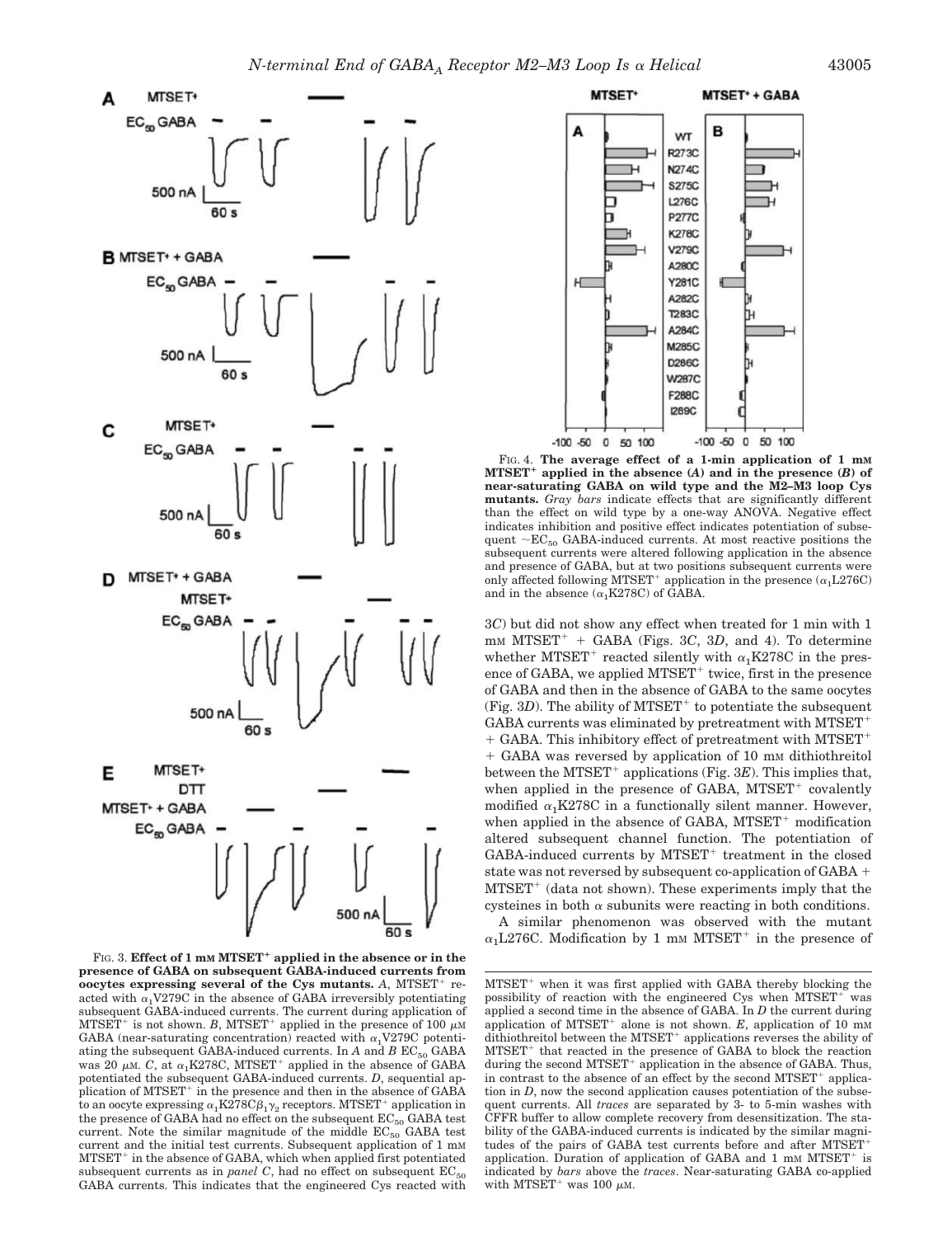

FIG. 5. **The average effect of a 1-min application of 10 mM MTSES applied in the absence (***A***) and in the presence (***B***) of near-saturating GABA on wild type and the M2–M3 loop Cys mutants.** *Gray bars* indicate effects that are significantly different than the effect on wild type by a one-way ANOVA. Negative effect indicates inhibition, and positive effect indicates potentiation of subsequent  $EC_{50}$  GABA-induced currents. There are two notable differences between the effects follow application of MTSES<sup>-</sup> and MTSET<sup>+</sup>. Note that at  $\alpha_1$ A280C subsequent currents were inhibited following MTSES application, but application of MTSET- had no effect on the subsequent currents in this mutant. Also, application of MTSES<sup>-</sup> had no effect on subsequent current at  $\alpha_1$  L276C, but MTSET<sup>+</sup> had a significant effect.

GABA potentiated the subsequent GABA test pulses by 62% (Fig. 4). Application of 1 mm  $MTSET^+$  in the absence of GABA did not have a statistically significant effect on the subsequent GABA-induced currents (Fig. 4A). Nevertheless, MTSET<sup>+</sup> reacted in the absence of GABA with the engineered Cys in  $\alpha_1$ L276C, because it inhibited the ability of a subsequent application of MTSET<sup>+</sup> in the presence of GABA to potentiate GABA-induced currents (data not shown).

In our original SCAM analysis we reported that application of the MTS reagents had no functional effect on  $\alpha_1R273C$  (13). In those experiments we used only saturating concentrations of GABA for the test pulses. Here we have used submaximal GABA concentrations for the test pulses. The functional effects of covalent modification by MTS reagents can alter single channel conductance or channel gating. If MTS modification only alters gating and not conductance, this may cause a shift in the GABA  $EC_{50}$  but should not affect maximal current elicited by saturating GABA. A shift in GABA  $EC_{50}$  will only be detected with submaximal GABA test pulses. Thus, the primary effect of  $\alpha_1$ R273C modification by MTSET<sup>+</sup> must be a change in GABA  $EC_{50}$ 

*Effect of MTSES—*The reaction rate of sulfhydryls, such as 2-mercaptoethanol, with MTSES<sup> $-$ </sup> (1.7  $\times$  10<sup>4</sup> liters/mol-s) is about 10-fold lower than the rate with MTSET<sup>+</sup> (29). Therefore, for MTSES<sup>-</sup> screening experiments we used a 10-fold higher concentration of MTSES<sup>-</sup> than MTSET<sup>+</sup>. A 1-min application of 10 mm MTSES<sup>-</sup>, both in the absence and in the presence of GABA, significantly potentiated the subsequent GABA-induced currents of the mutants  $\alpha_1R273C$ ,  $\alpha_1N274C$ ,  $\alpha_1$ S275C,  $\alpha_1$ V279C, and  $\alpha_1$ A284C and significantly inhibited the subsequent GABA-induced currents of the mutants  $\alpha_1$ A280C and  $\alpha_1$ Y281C (Figs. 5 and 6). MTSES<sup>-</sup> treatment of  $\alpha_1$ L276C and  $\alpha_1$ K278C did not have any functional effect on subsequent GABA-induced currents, but it blocked the effect of a subsequent application of  $MTSET^+$  (data not shown). We



FIG. 6. MTSET<sup>+</sup> reacts with  $\alpha_1$ A280C but has no functional **effect on the subsequent GABA-evoked currents.** *A*, a 1-min application of 10 mm MTSES<sup>-</sup> significantly inhibits the subsequent GABA-induced currents recorded from an oocyte expressing  $\alpha_1$ A280C $\beta_1$ <sub>2</sub> receptors. *B*, pre-application of 1 mm MTSET<sup>+</sup> in the presence of GABA has no effect on the subsequent GABA-induced currents but blocks the ability of a 1-min application of 10 mm MTSES to inhibit the subsequent currents. This implies that MTSET<sup>+</sup> reacts with the engineered Cys but has no functional effect other than preventing subsequent reaction with MTSES .

inferred that these mutants reacted with MTSES , but the modification failed to exert any functional changes. Similarly, a 1-min application of MTSET<sup>+</sup> to  $\alpha_1$ A280C had no functional effects other than blocking the inhibition induced by application of MTSES<sup> $-$ </sup> (Fig. 6). Thus, MTSET<sup>+</sup> reacted silently with  $\alpha_1A280C$ . These findings indicate that the lack of functional effects does not necessarily signify that a residue has not reacted and is not on the water-accessible surface.

*MTSET*- *Reaction Rates with Cys Substitution Mutants—* We measured the reaction rates of  $\text{MTSET}^+$  with the accessible mutants in different receptor states, *i.e.* the closed state and in the presence of near-saturating GABA. Because the modification of  $\alpha_1$ A280C by MTSET<sup>+</sup> had no functional effect, we determined the reaction rates with MTSES (Fig. 7). The results are summarized in Table II. For the mutants  $\alpha_1$ N274C,  $\alpha_1$ S275C,  $\alpha_1$ K278C, and  $\alpha_1$ Y281C, the closed state MTSET<sup>+</sup> reaction rates were of similar magnitude,  $>1100$  liters/mol-s. In contrast, for the mutants  $\alpha_1$ R273C,  $\alpha_1$ V279C,  $\alpha_1$ A280C,<sup>2</sup> and  $\alpha_1$ A284C the  $R_{\text{closed-state}}$   $\text{MTSET}^+$  reaction rates were <300 liters/mol-s.

In the presence of GABA, the MTSET<sup>+</sup> reaction rates with the residues  $\alpha_1$ N274C,  $\alpha_1$ S275C,  $\alpha_1$ V279C, and  $\alpha_1$ A284C were 3, 8, 7, and 2 times faster, respectively, than in the absence of GABA. The increase in reaction rate could result from changes in multiple factors. These include: 1) conformational changes either in this region or in a region contacting the M2–M3 loop that alters accessibility, 2) increased fractional time spent on the water-accessible surface, and/or 3) changes in local electrostatic potential that either alter the extent of ionization of the Cys or the local concentration of the MTS reagent. We cannot distinguish which of the above factors alters reactivity in the presence of GABA. The MTSET<sup>+</sup> reaction rate with the residue  $\alpha_1$ Y281C was the same in the absence and presence of GABA, implying that the environment surrounding this residue did not change in the presence of agonist.

Only reaction with MTSES<sup>-</sup> had an effect on subsequent currents at  $\alpha_1$ A280C. Applied in the closed state, the MTSES reaction rate was  $28 \pm 5$  liters/mol-s. When applied in the presence of GABA the plot of MTSES cumulative exposure

 $2$  For  $\alpha_1$ A280C only reaction with MTSES<sup>-</sup> had a functional effect, although MTSET<sup>+</sup> reacted. Thus, we measured the reaction rate with MTSES<sup>-</sup>. We assume that the MTSET<sup>+</sup> reaction rate is  $\sim$ 10 times faster than that of MTSES<sup>-</sup> (29).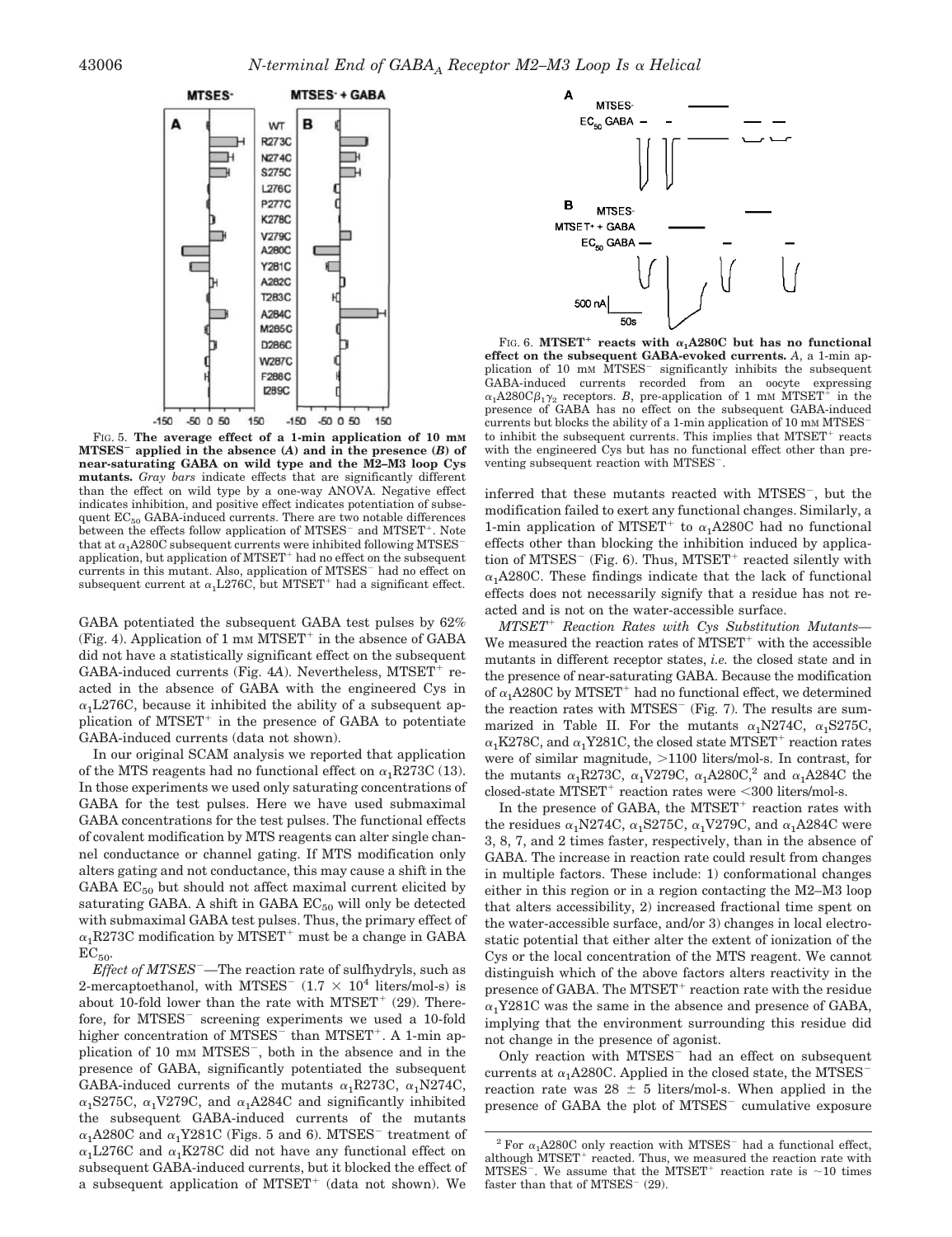

FIG. 7. **Measurement of MTSES reaction rates with**  $\alpha_1$ **A280C** $\beta_1 \gamma_2$  **receptors.**  $A$ , EC $_{50}$  GABA test currents are shown. At each *downward arrow* 700  $\mu$ M MTSES<sup>-</sup> was applied for 30 s. Each application of GABA or MTSES<sup>-</sup> was followed by a 3- to 5-min wash with CFFR buffer. *B*, normalized currents from the GABA-test pulses in A are plotted against cumulative exposure time to MTSES<sup>-</sup> and fitted with a single-exponential decay function. The pseudo-first order exponential decay constant, *k*, is given. *C*, measurement of the MTSES reaction rate when applied in the presence of GABA to  $\alpha_1A280C\beta_1\gamma_2$ receptors. Normalized currents from the GABA-test pulses were fitted with a double-exponential decay function. This is the only mutant the required a double-exponential decay function to fit the data. The exponential decay constants,  $k_1$  and  $k_2$ , are given. Average second order reaction rates are presented in Table II.

time *versus* percent change in current (Fig. 7) was best fit by a double-exponential equation (as judged by F-test, Prism). This gave two reaction rates (121  $\pm$  38 and 695  $\pm$  33 liters/mol-s,  $n = 3$ ) with MTSES<sup>-</sup> in the presence of GABA. A possible explanation is that, in the presence of near-saturating GABA (5 times  $EC_{50}$  there are two main populations of channels, *i.e.* desensitized and open. The two rate constants may reflect different MTSES<sup>-</sup> reaction rates with open and desensitized channels. Alternatively, there are two  $\alpha$  subunits and thus two engineered Cys in each functional channel. If the accessibility of the two Cys was different, we might observe two reaction rates if reaction at each site contributed to the total effect.

### DISCUSSION

We have shown that Cys substituted for all residues in the N-terminal portion of the M2–M3 loop between  $\alpha_1$ Arg-273 and  $\alpha_1$ Tyr-281, except  $\alpha_1$ Pro-277, reacted with MTS reagents in the absence and in the presence of GABA. Based on the closed state MTSET<sup>+</sup> reaction rates these Cys mutants can be divided into two groups (Table II). The reaction rate of one group, which included  $\alpha_1$ N274C,  $\alpha_1$ S275C,  $\alpha_1$ K278C, and  $\alpha_1$ Y281C, was greater than 1000 liters/mol-s. The reaction rate of the other group, which included  $\alpha_1R273C$ ,  $\alpha_1L276C$ ,  $\alpha_1V279C$ , and  $\alpha_1$ A280C, was less than 300 liters/mol-s. On an  $\alpha$  helical wheel plot the two groups of residues fall on opposite sides of the helix (Fig. 8*A*). The helical face containing the fast reacting residues is a direct continuation of the channel-lining face of the M2  $segment$  (Fig.  $8B$ ) (13). The  $GABA_A$  receptor  $M2$  segment is largely  $\alpha$  helical, based on SCAM experiments (13). Likewise, in ACh and  $5-\text{HT}_3$  receptors a variety of experiments imply that the M2 segment is largely  $\alpha$  helical (6, 37–40). The M2 segment extracellular end is predicted, by amino acid sequence analysis, to lie near the 20' position  $(\alpha_1 A \text{sn-} 274)$ , aligned with the extracellular ring of charge in the acetylcholine receptor (7, 8, 34, 41). Sequence analysis predicts that the residues beyond the  $20'$  position, in the M2–M3 loop, are in an extended structure (8). Our present experimental results suggest that the M2 segment  $\alpha$ -helix extends beyond the predicted end of the M2 segment to include an additional two helical turns. The residues on the fast reacting face presumably line the wide, extracellular, channel vestibule. At present we do not know the position of these residues relative to the extracellular surface of the membrane.

We infer that MTS reagent access to the slow reacting side of the helix is restricted relative to the fast reacting side. The residues on the slow reacting face may interact with the lipid headgroup region of the bilayer or may interact with other parts of the protein. The identity of protein domains that might interact with the slow reacting face residues might include residues from other membrane-spanning segments or residues from the extracellular domain. Based on the high resolution crystal structure of the homologous acetylcholine binding protein, we can infer which extracellular domain residues may interact with the slow reacting face. In the crystal structure the pre-M1 region, the Cys loop, or the L1 loop are close to the membrane surface and, thus, may interact with the M2–M3 loop residues (12). The interaction with these other protein regions cannot be very tight. The MTS-reactive M2–M3 loop residues must, at least transiently, reach the water-accessible surface during the closed state to react with MTSET<sup>+</sup>, because the MTS reagents react with ionized thiolate groups  $10^9$  times faster than with un-ionized thiols (42), and only water-accessible cysteines will ionize to any significant extent. Thus, MTSreactive residues are, at least transiently, on the water-accessible protein surface. Several lines of evidence are consistent with the assumption that sulfhydryl reactivity is a measure of water-surface accessibility. In the aspartate chemotaxis receptor, a protein of known crystal structure, reactivity correlated with surface accessibility (43). More recently, the results of SCAM experiments on the dopamine D2 receptor correlated with surface accessibility of the aligned residues in the crystal structure of rhodopsin, a homologous G-protein-coupled receptor (44). Thus, even positions on the slow reacting helix face are, at least transiently, on the water-accessible protein surface to allow reaction with the MTS reagents. SCAM experiments in the homopentameric glycine receptor also reported that Cys substitution mutants in the N-terminal half of the M2–M3 loop were MTS-reactive (27). Similar differences in reaction rates, however, were not observed. In the case of the glycine receptor, each receptor has five engineered cysteines, one in each subunit, that may complicate the results because the conformation of each subunit may not be identical.

Alanine scanning mutagenesis of the N-terminal half of the  $M2-M3$  loop showed effects on GABA  $EC_{50}$  and efficacy only at  $\alpha_1$ Arg-273 and  $\alpha_1$ Leu-276, both on the slow reacting face (23). Another mutagenesis study showed that mutations of slow reacting face residues,  $\alpha_1$ L276A,  $\alpha_1$ P277A, and  $\alpha_1$ Val279A, caused a right shift in the GABA  $EC_{50}$  (24). Thus, it appears that mutation of slow reacting face residues has a greater effect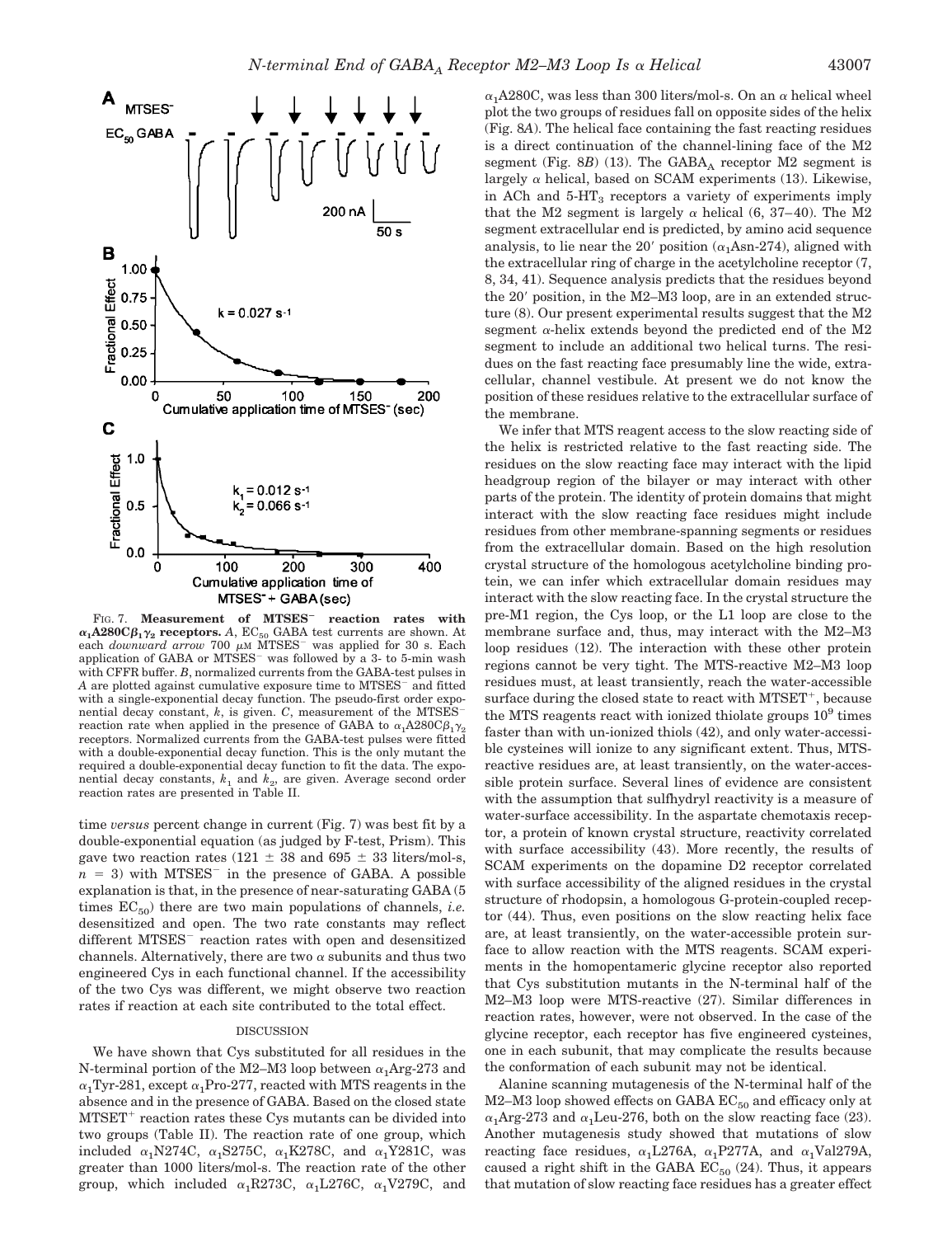| Mutant       | Reagent   | Closed state <sup><math>a</math></sup> | $n^{\circ}$ | $+GABA^a$          | $n^b$ |  |  |
|--------------|-----------|----------------------------------------|-------------|--------------------|-------|--|--|
| <b>R273C</b> | $MTSET+$  | $237 \pm 13$                           |             | $371 \pm 98^c$     |       |  |  |
| N274C        | $MTSET+$  | $1878 \pm 436$                         | 4           | $4961 \pm 789^c$   |       |  |  |
| S275C        | $MTSET+$  | $1160 \pm 231$                         |             | $9743 \pm 1281$    |       |  |  |
| L276C        | $MTSET+$  |                                        |             | $61 \pm 7$         |       |  |  |
| K278C        | $MTSET+$  | $1163 \pm 93$                          | З           |                    |       |  |  |
| V279C        | $MTSET+$  | $185 \pm 62$                           |             | $1353 \pm 91^c$    |       |  |  |
| A280C        | $MTSES^-$ | $28 \pm 5$                             | 4           | $121 \pm 38^{c,d}$ | 3     |  |  |
|              |           |                                        |             | $695 \pm 33^{c,d}$ |       |  |  |
| Y281C        | $MTSET+$  | $1067 \pm 89$                          | $\Omega$    | $1023 \pm 31$      |       |  |  |
| A284C        | $MTSET+$  | $39 \pm 5$                             | 3           | $79 \pm 7^c$       |       |  |  |
|              |           |                                        |             |                    |       |  |  |

TABLE II *Average MTS reagent second-order reaction rate constants with the M2–M3 loop cysteine substitution mutants*

 $a$  Units are liters/mol-s, mean  $\pm$  S.E.

 *<i>n* = number of oocytes.

*<sup>c</sup>* Rate in the presence of GABA is significantly different from the rate in the absence of GABA.

*<sup>d</sup>* Unlike all other mutants, the data for this mutant in the presence of GABA were better fit by a double-exponential function.



FIG. 8. **The residues at the extracellular end of the M2 segment** and N-terminal portion of the M2–M3 loop are plotted on an  $\alpha$ **helical wheel**  $(A)$  and an  $\alpha$  **helical net**  $(B)$ .  $\hat{A}$ , residues with  $MTSET^+$ reaction rates 1000 liters/mol-s are indicated by *black squares*. Residues with reaction rates 300 liters/mol-s are indicated by *black triangles*. The *dashed line* separates the fast and slow reacting faces of the helix. Note that the fast reacting residues lie on one face of the helix.  $B$ ,  $\alpha$  helical net representation. The extracellular end is at the *top*. Residues that align vertically are on the same face of the helix. Channel-lining, sulfhydryl-reactive M2 segment residues for which reaction rates are not known are indicated by *black circles*. The channel-lining face residues are shown in *boldface type*. Note that the fast reacting residues lie on the same  $\alpha$  helical face as the channellining residues. The *vertical dashed line* separates fast and slow reacting faces as in *panel A*.

on protein function than mutation of fast reacting face residues. An  $\alpha$  helical secondary structure in this region of the M2–M3 loop, with one side facing the channel lumen and the other side interacting with protein or lipid, may help to explain the observation by Auerbach and colleagues (22). They found that hydrophobic mutations at adjacent positions in the ACh receptor  $\alpha$  subunit M2–M3 loop had opposite effects on channel opening (22). Hydrophobic mutations at the position aligned with  $\alpha_1$ Tyr-281, on the fast reacting face, increased the channel opening rate, whereas at the adjacent positions on the slow reacting face, aligned with GABA<sub>A</sub>  $\alpha_1$ Val-279 and  $\alpha_1$ Ala-280, hydrophobic mutations decreased the channel opening rate (22).

The highly conserved proline at the 23' position lies on the slow reacting, non-channel-lining face of the helix. There was no evidence that the Cys substituted for it reacted with the MTS reagents (Figs. 4 and 5). We also tested for effects of other sulfhydryl reagents at this position, including *p*-chloromercuribenzenesulfonate (pCMBS ) and MTS-tetramethylrhodamine, but neither had any effect (data not shown). Mutation of  $\alpha_1$ Pro-277 to Cys caused a 14-fold increase in GABA EC<sub>50</sub> and reduced the maximal currents. Mutation to alanine, however, was reported to decrease the GABA  $EC_{50}$  in one study using the  $\alpha_2$  subunit (23) and increase it in another that used the  $\alpha_1$  subunit (24). The mutated  $\alpha_1$ P277C channels were still functional, suggesting that the proline is not essential for channel function. The marked effect of mutating the proline to Cys, and the lack of effect of application of the MTS reagents to this mutant, suggests that these reagents do not react with this engineered Cys, but we cannot rule out silent reaction. The proline may induce a bend in the helix in this region. The extent of a proline-induced bend is difficult to predict (45–48). This proline, or the structure of this region induced by the proline, may have a role in signal transduction from the extracellular ligand binding domain to the gate in the membranespanning domain. Perhaps  $\alpha_1$ Pro-277 is in tight contact with another part of the protein, or the bend at this position may make the Cys inaccessible to the MTS reagents. We cannot distinguish these possibilities at present.

The MTSET<sup>+</sup> reaction rates could be measured both in the absence and presence of GABA at several of the Cys mutants. Reaction rates increased in the presence of GABA at positions on both sides of the helix. It should be remembered that in the presence of GABA the channel undergoes transitions between the open, desensitized, and closed states on a rapid time scale relative to our experiments. We do not know in which state(s) reaction is occurring in the presence of GABA. The GABAinduced rate increases indicate that this region undergoes a conformational change during gating. Increased reaction rates could result from changes in several factors, including: 1) the fractional time on the water-accessible surface could increase due to increased conformational mobility/flexibility, 2) local steric obstructions from neighboring residues or other parts of the protein could be reduced, and 3) changes in the local electrostatic potential could increase the ionization of the Cys or change the local concentration of MTSET<sup>+</sup>. At present we cannot distinguish between these possibilities, although an electrostatic change affecting local MTS reagent concentration is the least likely, because MTSES also reacted at these positions. At two positions,  $\alpha_1$ R273C and  $\alpha_1$ Y281C, GABA did not induce a significant increase in the MTSET<sup>+</sup> reaction rate.

Covalent modification of an engineered Cys can alter macroscopic GABA-induced currents by affecting the single channel conductance or channel gating kinetics. At most reactive positions modification by the positively and negatively charged reagents had similar functional effects, *i.e.* in most cases potentiation of subsequent submaximal GABA-evoked currents. Furthermore, MTS reagent modification of M2–M3 loop Cys mutants had little effect on currents evoked by saturating GABA concentrations.<sup>3</sup> Thus, we infer that the effects of modification on GABA-induced currents were not due to electro-

<sup>3</sup> A. K. Bera, M. Chatav, and M. H. Akabas, unpublished observations.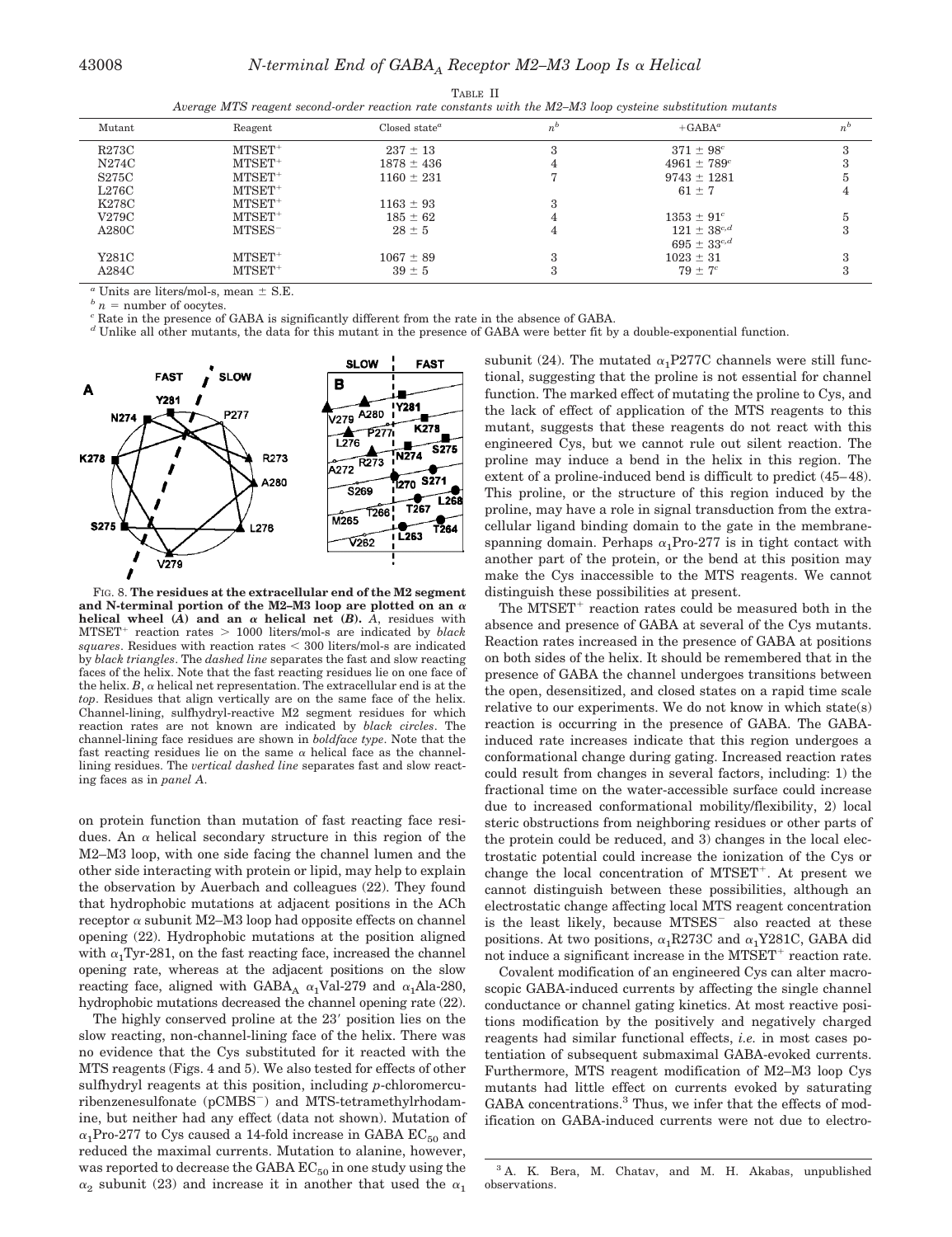static interactions of the charge on the modified Cys with permeating ions. This implies that the potentiation due to covalent modification of the engineered Cys residues presumably results from a left shift in the GABA  $EC_{50}$  as we have observed previously in the M3 segment (33). In the absence of detailed single channel kinetic analysis of the effects of covalent modification at each position we do not know whether modification is affecting channel opening rates, closing rates, or desensitization rates. Furthermore, in the absence of a high resolution structure of the channel, it is not possible to provide a structural explanation for why covalent modification causes potentiation as opposed to inhibition. The problem is similar to the problem of interpreting the functional effects of mutagenesis experiments. Mutagenesis of some positions in this region alter GABA  $EC_{50}$  (23, 24, 49). One does not know whether these changes occur, because specific interactions between the mutated residue and other residues were altered or because the mutation caused a long range alteration in protein structure that altered function. Long range structural effects of mutagenesis have been reported. For example, in a crystallographic study of dihydrofolate reductase, a mutation 15 Å from the catalytic site caused less than a 1-Å deviation in the backbone structure resulting in a change in rotamer conformation of a residue in the catalytic site (50). There is no high resolution structural information on the extracellular end of the  $GABA_A$ receptor channel. From the 9-Å resolution, cryo-electron microscopic images of the homologous ACh receptor the channel diameter in this region is about 20  $\AA$  (37). Charge change mutations in the ACh receptor at the M2 segment extracellular ring of charge, aligned with  $\rm{GABA}_A$  receptor  $\alpha_1\rm{Asn-274},$  could not be explained by simple electrostatic effects on conductance (34, 51). In the *Drosophila* GABA receptor, the effects of mutations at the adjacent position, aligned with  $\alpha_1$ Arg-273, were complicated suggesting that the effects arose from structural perturbations of the M2 segment (52). Thus, the conformation of this region may be sensitive to mutation. From disulfide cross-linking studies we inferred that there was considerable thermal motion in the extracellular ends of the M2 segments and this may extend into the M2–M3 loop residues (14). Covalent modification of residues in this region may alter the thermal motion and the conformational changes that this region undergoes during GABA-induced gating.

At two positions on the slow reacting face,  $\alpha_1$ L276C and  $\alpha_1$ A280C, both MTSET<sup>+</sup> and MTSES<sup>-</sup> reacted, but only one reagent caused a functional effect on subsequent GABA-induced currents, MTSET<sup>+</sup> at  $\alpha_1$ L276C and MTSES<sup>-</sup> at  $\alpha_1A280C$  (Figs. 4 and 5). Because these two MTS reagents are of comparable size and could fit in a right cylinder 10 Å long with a 6-Å diameter, it is likely that the functional effects of modification at these two positions are due to electrostatic interactions rather than steric effects. Although electrostatic forces seem to be important for the effects of modification at these two positions, they do not follow simple charge relationships and thus we do not believe that they result from interactions with permeating ions. If this region has an  $\alpha$  helical secondary structure, the C $\alpha$  carbons of these two residues would lie  $\sim$ 4.5 Å and  $\sim$ 10.5 Å above the C $\alpha$  carbon of  $\alpha_1$ Arg-273. Thus, the electrostatic interaction might be with this positively charged arginine or with another charged residue from elsewhere in the protein.

At two positions,  $\alpha_1$ L276C and  $\alpha_1$ K278C, MTSET<sup>+</sup> reacted in both the absence and presence of GABA but reaction only had a functional effect on the subsequent GABA-induced currents if it occurred in the presence of GABA at  $\alpha_1$ L276C and in the absence of GABA at  $\alpha_1$ K278C (Figs. 3 and 4). If MTSET<sup>+</sup> was applied sequentially in the absence and presence of GABA,

then whichever condition MTSET<sup>+</sup> was applied first had the controlling effect on subsequent currents (Fig. 3). For example, if MTSET<sup>+</sup> was applied to  $\alpha_1$ K278C in the presence of GABA, it had no functional effect. A subsequent application of MTSET<sup>+</sup> in the absence of GABA did not change the currents (Fig. 3D). However, if MTSET<sup>+</sup> were first applied in the presence of GABA, the subsequent currents were potentiated and a subsequent application of MTSET<sup>+</sup> in the absence of GABA had no effect on the potentiated currents. This implies that the engineered cysteines in both  $\alpha$  subunits in each functional receptor complex were modified during the first application of MTSET<sup>+</sup>, whether it was in the absence or in the presence of GABA. This prevented the subsequent application from having an effect. This implies that the conformations of the engineered Cys at positions 276 and 278 must be different in the closed and in the GABA-activated states. Once modified, the conformation is trapped, depending on whether the MTS reagent reacted in the absence or in the presence of GABA. The structural basis of this phenomenon is unclear, however, a similar effect was observed in the ACh receptor M2 segment at  $\alpha$ S252C (38).

In the C-terminal half of the M2–M3 loop, from  $\alpha_1$ Ala-282 to  $\alpha_1$ Ile-289, there was only one MTS-reactive residue,  $\alpha_1$ A284C. The reaction rate was less than 100 liters/mol-s (Table II). At the other positions there was no functional effect of MTS reagent application in either the absence or in the presence of GABA. We must interpret with caution results at positions where MTS reagent application had no effect, because there are two alternative explanations. One, the reagents did not react at a measurable rate either because the Cys is buried or local steric or electrostatic factors prevented access of the reagent and, two, the reagent did react but had no functional effect on GABA-induced currents (29). Our electrophysiological assay cannot distinguish between these possibilities. If these residues are buried they may be tightly interacting with other parts of the protein, such as the extracellular domain. Of note, the Cys mutants at positions  $\alpha_1$ Asp-286 and  $\alpha_1$ Phe-288 caused significant increases in GABA  $EC_{50}$  and reductions in the maximal GABA-induced currents compared with wild type (Table I). At  $\alpha_1A282C$  only the maximal current was significantly affected by the mutation. As discussed above, in the absence of a high resolution structure it is difficult to discern the structural basis for these functional consequences of mutations.

In summary, our results suggest that the M2 segment  $\alpha$ -helix extends two helical turns beyond the predicted end of the M2 segment. The channel-lining face of this region may help to line the wide extracellular channel vestibule. This region of the protein undergoes a conformational change during GABA-induced gating that increases the reactivity of Cys-substituted mutants. There were no functional consequences of MTS reagent application to Cys substituted for residues in the C-terminal end of the M2–M3 loop. This region may be tightly packed in the protein structure or covalent modification may be functionally silent. Further experiments will help to elucidate the role of this region in the transduction of GABA binding into opening of the transmembrane ion channel.

*Acknowledgments—*We thank Dr. Moez Bali, Dr. Jeff Horenstein, and Paul Riegelhaupt for helpful discussions and comments on this manuscript.

#### **REFERENCES**

- 1. Rabow, L. E., Russek, S. J., and Farb, D. H. (1995) *Synapse* **21,** 189–274
- 2. Ortells, M. O., and Lunt, G. G. (1995) *Trends Neurosci.* **18,** 121–127
- 3. Le Novere, N., and Changeux, J. P. (1999) *Nucleic Acids Res.* **27,** 340–342
- 4. Krasowski, M. D., and Harrison, N. L. (1999) *Cell Mol. Life Sci.* **55,** 1278–1303
- 5. Macdonald, R. L., and Olsen, R. W. (1994) *Annu. Rev. Neurosci.* **17,** 569–602
- 6. Karlin, A., and Akabas, M. H. (1995) *Neuron* **15,** 1231–1244
- 7. Schofield, P. R., Darlison, M. G., Fujita, N., Burt, D. R., Stephenson, F. A., Rodriguez, H., Rhee, L. M., Ramachandran, J., Reale, V., Glencorse, T. A.,